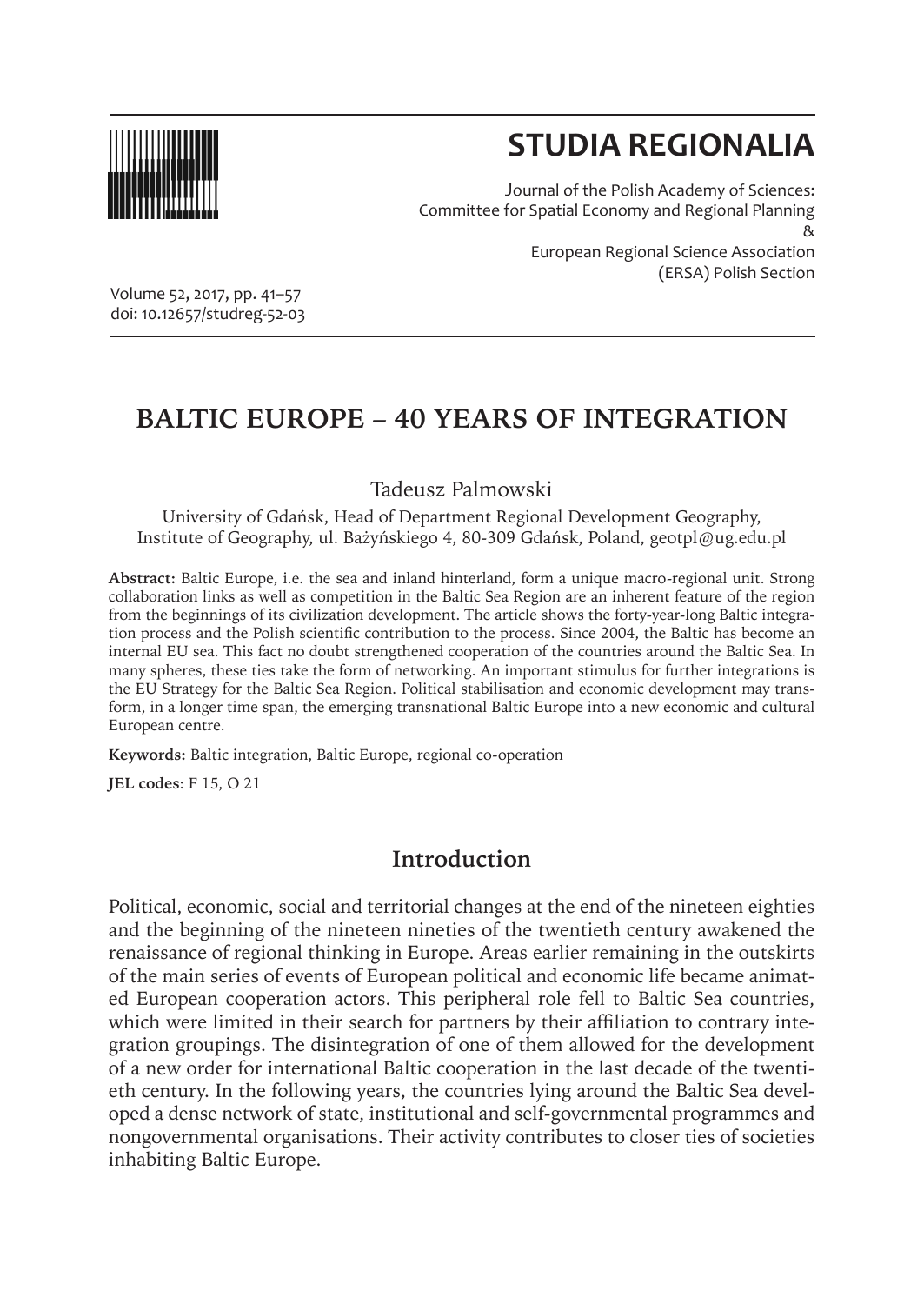Forty years of Polish studies, initiated by Zaleski and Wojewódka (1977), are an occasion for reflection on the Baltic integration process. The imperative to undertake the subject is rooted in the reflection of Jerzy Zalewski, who undertook the theme over 30 years ago and inspired studies on Baltic Europe $^{\rm l}$  – a concept just 'sprouting'. A short analysis of the developing new (macro) region<sup>2</sup> and related studies underlie the article's framework. The aim of this paper is to refer to scientific experience of key researchers of the region and to present a short review of the Baltic Europe integration process, starting from the concept itself up to contemporary times, specifying the achievements, problems and new research challenges relevant for the region.

The study comprises five parts. The first part presents the theoretical aspects of the region, macro-region and macro-regional strategies. The second part illustrates the complex delimitation problems of Baltic Europe. Part three covers a synthetic social and economic characteristic of the region. Part four gives a short presentation of Baltic Europe. The content of part five depicts Baltic Europe in terms of a research subject. The article closes with conclusions.

Presently, Baltic Europe is more than a configuration of independent state bodies located around a common sea. It has become a region gaining importance in the European Union, which features growing internal interactions. Though Baltic Europe lacks overall institutional forms of governing the integration process, it can be perceived as one of the new emerging regions with great political and economic potential, which appeared on the map of united Europe.

### **The region, the macro-region and macro-regional strategies**

The literature about the region is abundant as it falls under the basic categories in geographic studies. Although many scientific disciplines describe various phenomena and processes in the region they rarely attempt to explain the phenomenon of the region and the intensity of factors affecting its structure and development, and resultant functions (Łoboda 1978).

The representatives of particular scientific disciplines studying the region represent such specialisations as geography, economy, sociology, political science, law, demography, biology and others. In geographical studies, the dynamic development of the regional paradigm took place in the nineteen fifties and nineteen sixties of the twentieth century. Geography then gained new theoretical and methodology solutions. A new research trend developed, represented by Isard (1959) and called regional science. However, attempts to construe an overall review were tainted with individualism, whereas team research concerning the region was conducted primarily by specialists in the same or related areas. This led to isolating particular issues in the regional framework and the achievements of particular disciples explained solely a specific problem of the region.

The term Baltic Europe is used interchangeably with the term Baltic Sea Region (BSR)

<sup>2</sup> The introduction of the term macro-region for Baltic Europe in its entirety and sub-region for its part helps to clarify the nomenclature.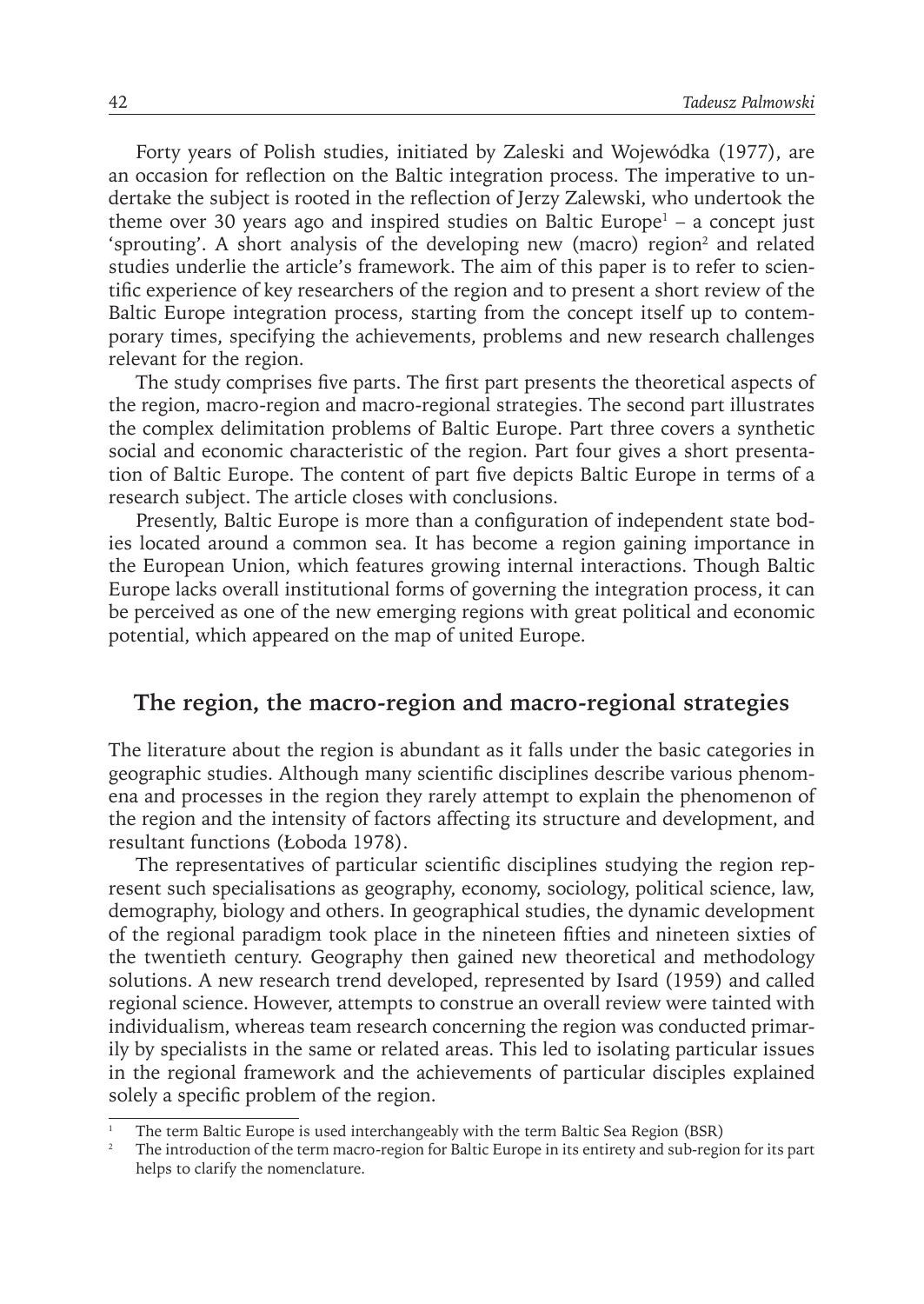Political, social, economic and cultural transformations of the late nineteen eighties and the beginning of the nineteen nineties in Central Europe stimulated the renaissance of studies on the region. The attempts to interpret the nature and the role of the region were reflected in such philosophical trends as structuralism and realism, which strongly affected fundamental transformations of geography fundamentals (Chojnicki 1996 after Cloke et al. 1991). Clear trends also appeared towards showing its relation to social science theories and their application. Dziewoński (1967) identified three concepts of a region: region as a research tool (analysis), as a subject of cognition and a vehicle for action.

In international relations, we often use the term region with reference to natural premises such as the catchment areas of big rivers, seas and locations facilitating transport (Białocerkiewicz 1978). Such a geographical basis for the forming of a region is, among others, the Baltic Sea, The North Sea and the Mediterranean. They link and unify countries along their coastline. The functionality of marine regionalism results from common maritime law standards referring to regional solutions (Górski 1978).

Contemporary coastal regions need not be national outskirts but can be locations of permanent and direct contacts of a state and local society with partners inhabiting regions lying on the opposite side of the sea. Access to the sea in the life of nations and countries always played an important role. Coastal regions usually featured animated economic activity and faster civilisation development (Palmowski 2000).

The development process of European regions is of a twofold nature: a top down initiative of central authorities aimed at establishing politically defined regions, and bottom up initiatives resulting from regional actions where benefits from economic co-operation do not mean the loss of autonomy and cultural identity (Veggeland 1992). Experience up-to-date seems to indicate that regional development does not start at the central and state level but is instigated by endeavours and agreements on the local level. The unquestionable asset of regions (their various levels) is their stabilising function. Regionalisation provides an opportunity to strengthen a common local, regional and national identity, and develop interaction between particular societies.

Though Baltic integration is part of regional research trends, an inherent part of economic geography (Czyż 2004), the studies are also of an interdisciplinary nature. The wide pool of knowledge about the region provides a source, which adequately used can optimise the region's further development and functioning (Łoboda 2012).

"The idea of a region (macro-region) is both a conceptual aspect of a region and the views on the collective role of the region. The idea need not refer to the real components of the region but may also include the image of the character of the region and its history. It does not depict the full picture of the region, nor does it usually delimitate its territorial character" (Chojnicki 1996).

"The significance of the Baltic Region as a European macro-region has been appreciated, as well as the opportunity for it to serve as a bridge linking the old West and East" (Törnquist-Plewa 2015).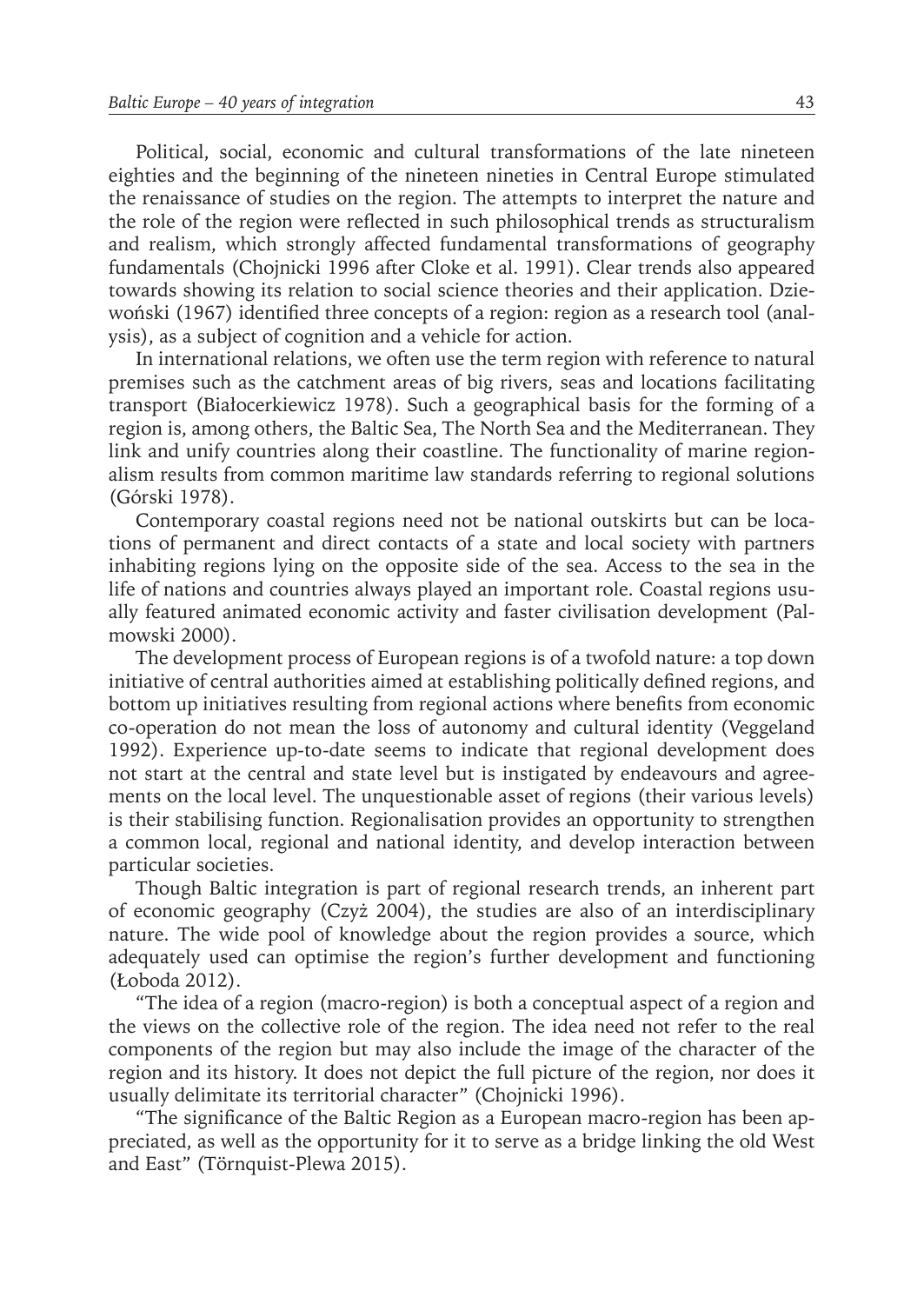The concept of macro-regional strategy is founded on a shared sense of regional identity, which affects social, economic and cultural development, may be used to built action plans and strategies beyond the solutions of today and trigger the potential in particular regions covered by these strategies. Nonetheless, this concept is also part of a political plan to restructure European territory and strengthen transnational regional identity. It is also embedded in the concept of multilayer management, where the European Commission acts as the moderator and the causative factor (Słomczyńska 2014).

The necessity to see EU development in terms of transnational regions opens the option of interpreting anew such terms as space, territory and ruling. The regional approach is an area in international relations, which requires in-depth analytical reflection as the dynamics of regional collaborations goes beyond the traditional approach to international relations studies and the functioning of such players as the European Union (Hurrell 2005).

Macro-regional strategies are an element of a long term development vision of the European Union published in 2010 in the new EU development strategy *Europe 2020: A strategy for smart, sustainable and inclusive growth*. The document refers to the role of regions, which became full-fledged participants of political processes, equal to EU Member States and institutions (COM 2010).

The funds for implementing macro-regional strategies<sup>3</sup> are part of strategic planning under cohesion policy programmes in EU regions and Member States. The States also guarantee that in locations where macro-regional strategies and strategies for marine basins are introduced, their implementation in relevant cases is supported by all funds under the common strategic framework.

#### **Delimitation of Baltic Europe**

The physiographic point of departure to define Baltic Europe is the Baltic catchment area. This area covers a territory of approximately 1381 thousand km<sup>2</sup> and is one of the criterions for identifying the macro-region. It creates a dependence network of the region, which need not neighbour each other, but depend on economic management in the catchment area. Delimitation based on the river network is justified and is significant in solving environmental problems $4$ .

To delimitate the Baltic zone historians adopted, as the fundamental criterion, the tending of characteristic goods, offered by the hinterland, towards Baltic trade (Konopczyński 1947).

Three criteria were identified to specify the Baltic region for political and economic purposes:

– Access to the sea, i.e. a country's own Baltic coastline;

Regulation EU of 22.04.2013

This criterion was adopted in the international agreement on environmental protection around the Baltic Sea in 1974.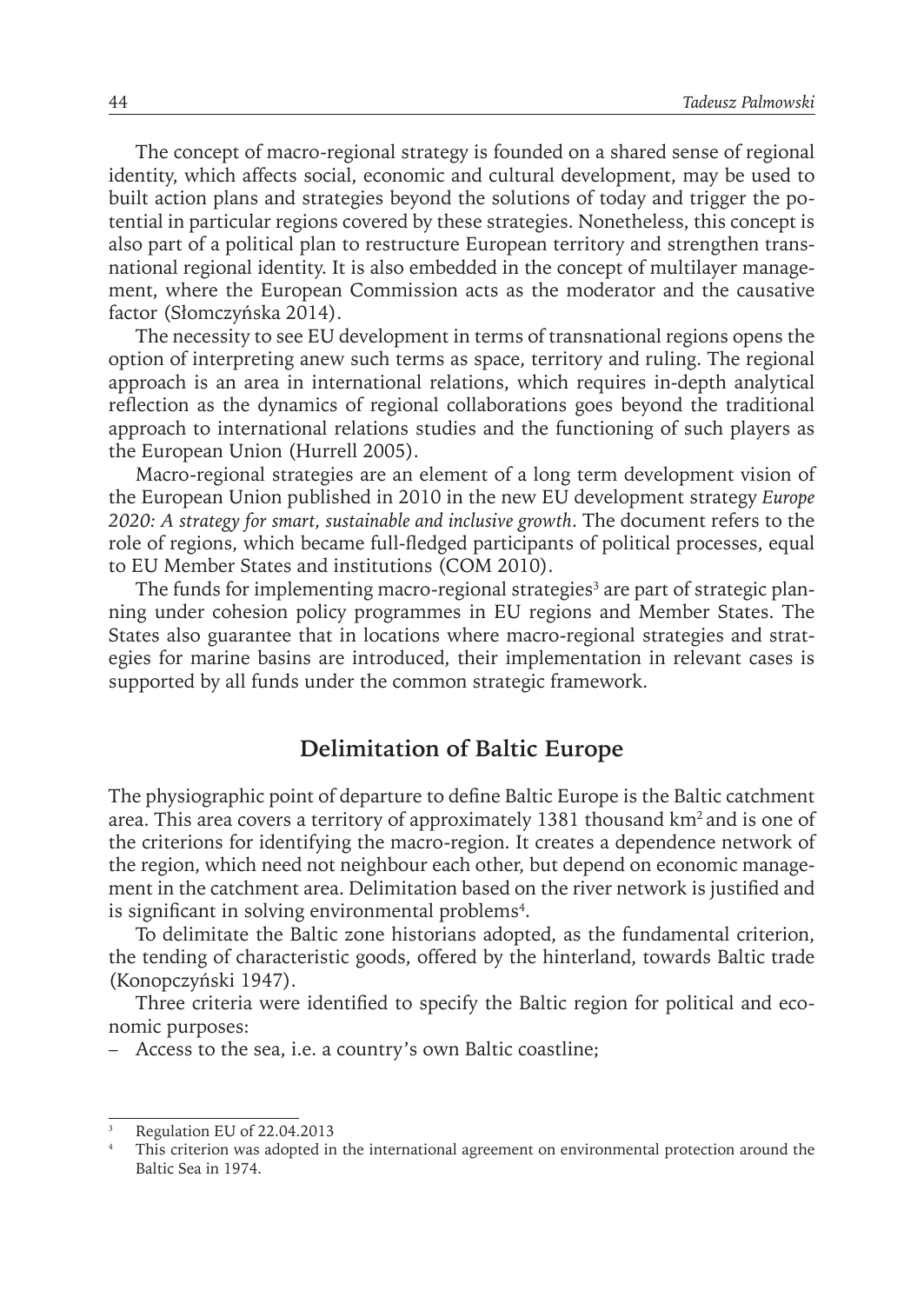- Relations of the region with the Baltic Sea is reflected in social and economic spatial structure, settlement structure, and the location of industrial and port centres;
- The range of maritime port impact, i.e. the catchment area of a given port referred to as the hinterland or port service market, indicated by the volume of goods delivered to or leaving the port (Zaleski & Wojewódka 1977).

Baltic Europe was defined by many researchers, among them, Zaleski (1993), Hedegaard & Lindström (1998), Ruszkowski (1999), Palmowski (2000), Piskozub (2004).

Under the spatial development strategy *Vision and Strategies around the Baltic Sea 2010* (VASAB 2010), initiated in Karskrona in 1992, Denmark Norway, Sweden, Finland, Russia (Murmansk, Leningrad, Novgorod and Pskov, Kaliningrad Oblasts as well as the Republic of Karelia and Sankt Petersburg), Estonia, Latvia, Lithuania, Belarus, Poland, Germany (Schleswig-Holstein, Hamburg, Mecklenburg-West Pomerania, Berlin, Brandenburg) belong to the region (Fig. 1).

Palmowski suggests a Baltic Europe comprising two domains. The first domain (a), (Fig. 1 D) includes countries and administrative units directly adjacent to the Baltic Sea. The second domain (b) embraces countries and administrative units, which do not directly touch the Baltic Sea but are historically and culturally related and remain in its catchment area.

The examples given above indicating the attempts to specify the borders of Baltic Europe are not consistent and are a matter of convention. For statistic reasons these remain to be political and administrative borders. Buchhofer's Baltic Europe (1997) is a good example of delimitation on the grounds of regional population statistics.

A clear-cut delimitation of the Baltic Region at the present state of transformation and the development of spatial and functional structures of diversified territorial range is not possible. According to Kołodziejski and Parteka (1994), "The Baltic Region *in statu nascendi* is part of the Europe's natural, social, economic and political environment around the Baltic Sea where:

The structure of the natural environmental space is defined by the Baltic catchment area and the physically and geographically neighbouring regions;

The social and economic spatial structure shape the development process generated by using the assets of the coastal location and sea resources;

They form functional and spatial systems of a local, regional, national and European range and a diversified level of development depending on the impact on the natural space and the type of social and economic activity generated by the sea;

The political structure stems from both history and contemporary political and system transformations, and its borders are specified by state borders of countries lying around the Baltic Sea or only their Baltic regions".

Further course of the analysis adopts the VASAB delimitation similarly as the majority of studies on integration. Nevertheless, in view of the fact that many macroeconomic studies embrace the Nordic countries en block, including Iceland as part of Baltic Europe, this approach gives rise to justified doubts (Table 1, 2).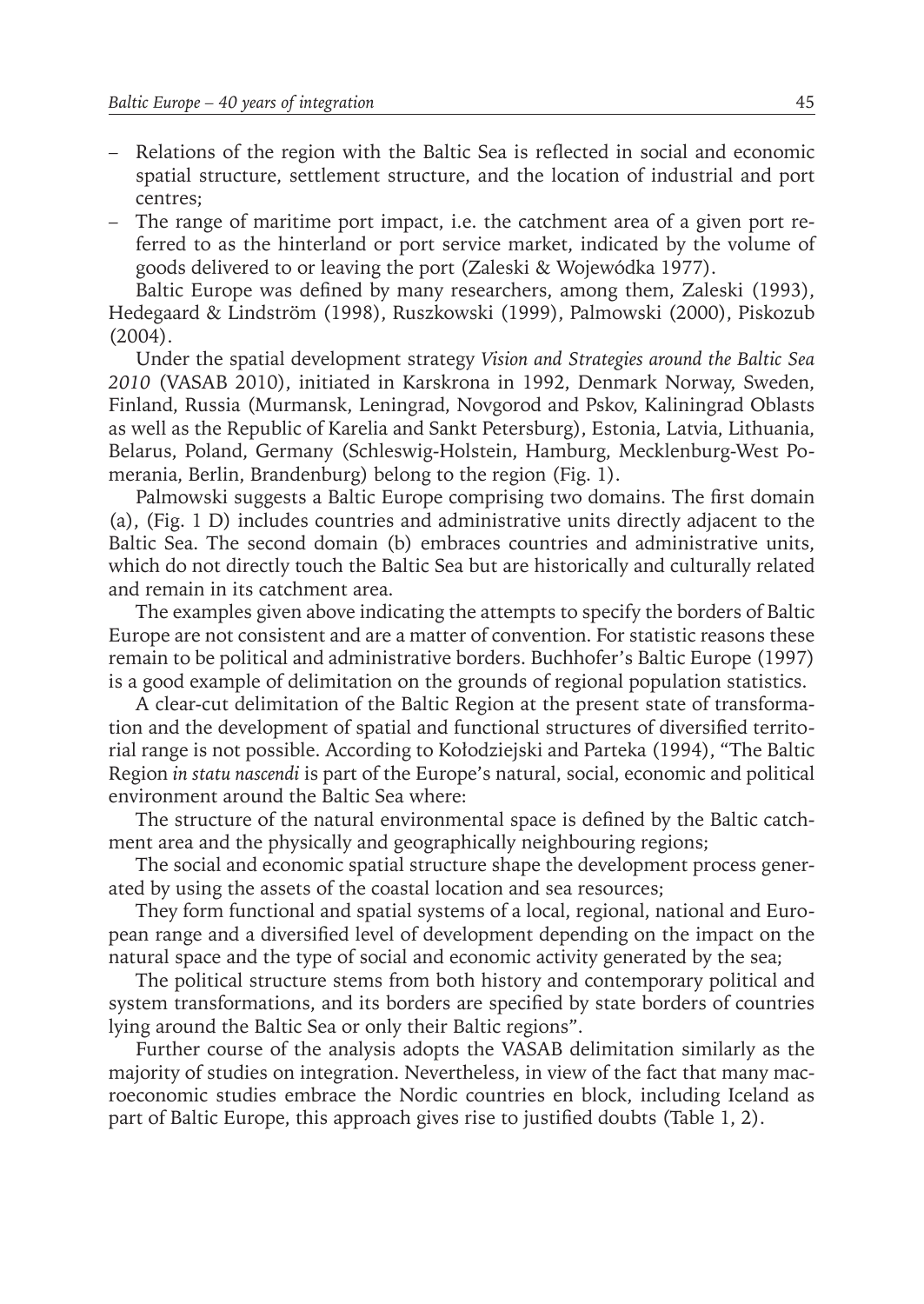

Fig. 1. Delimitations of Baltic Europe A – according to Baltic catchment area, B – according to VASAB, C, C – according to Baltic Sea Region Programme (BSRP) 2007–2013, D – according to Palmowski (2000) Source: Own study.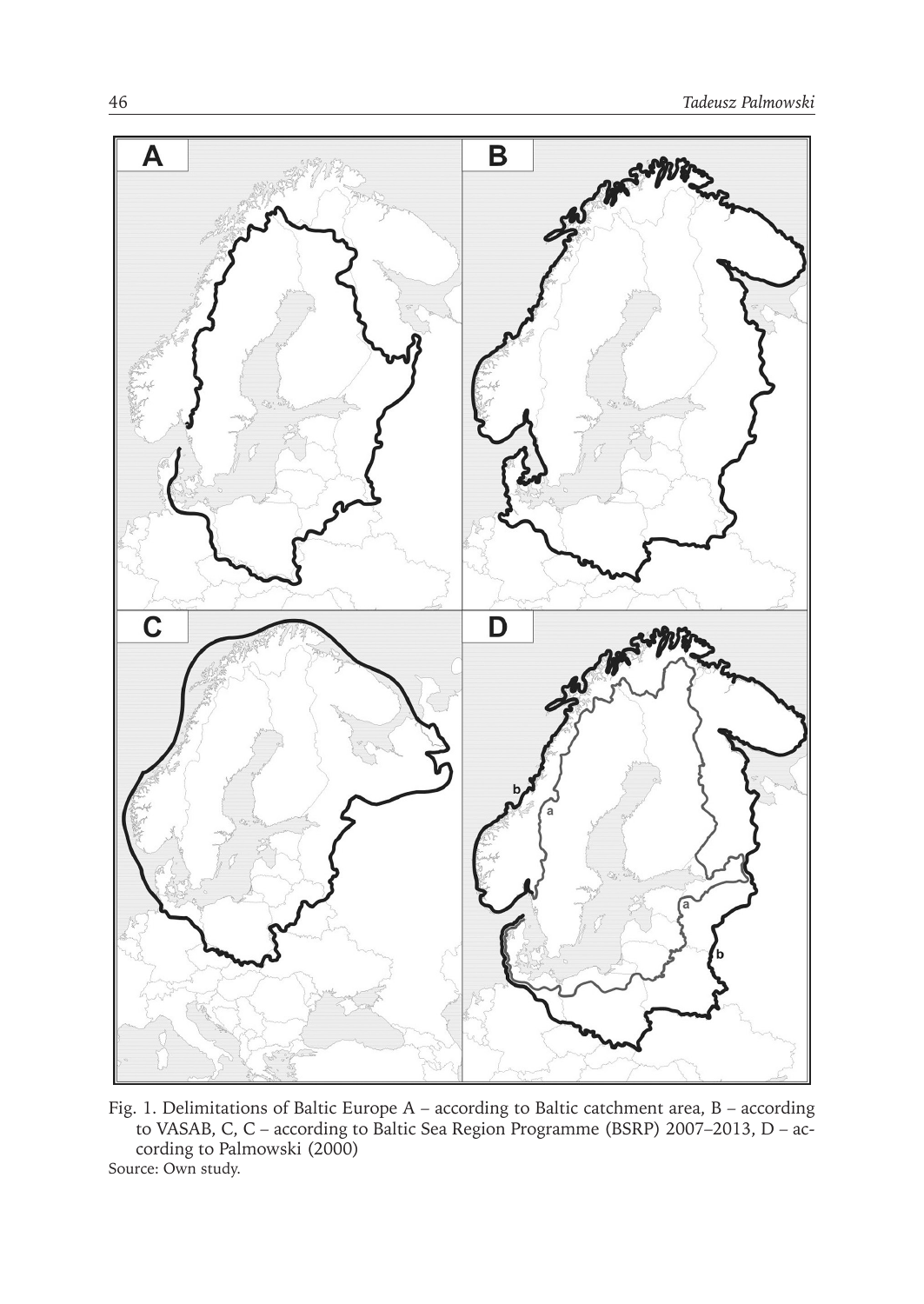#### **Fundamentals of social and economic characteristics of Baltic Europe**

Population related issues and economic development indicators of the forming region best illustrate the social and economic aspects of the region. Irrespective of the adopted Baltic Europe borders, the region remains strongly diversified in terms of structure. This results from natural conditions, the history of social and economic development, and contemporary social, economic and cultural conditions. The region covers densely populated countries such as Germany and Poland as well as countries with a population smaller by an order of magnitude (Table 1)<sup>5</sup>. Its location and thus the intensity and spatial development functions also clearly differ. Although the aging process of societies progresses in all European countries, the differences in Baltic Europe are clearer. In Poland, the percent of the population of 65 and over is 16% whereas in Finland it exceeds 20%. Nordic education solutions, not only for children and youth but also for lifelong learning, are often referred to as a model solution. The volatility of the labour market in growing global competition forces employees to continually update their competencies. This phenomenon is more widely spread in Nordic countries than in the remaining countries of Baltic Europe.

|           | (1st January<br>population<br>[thous.]<br>2016)<br>Total | (2015)<br>density<br>Population<br>[persons/<br>km <sup>2</sup> | Proportion of population<br>more<br>and<br>years<br>[%]<br>65<br>ତି<br>aged<br>(2016 | participating<br>training<br>of population<br>and<br>64<br>education<br>Proportion<br>$[\%]$<br>25 <sub>to</sub><br>5<br>aged<br>(201)<br>$\Xi$ | dno.fa<br>age<br>Employment rate,<br>20–64 (2015) [%] | [PPS]<br>(2015)<br>capita<br>per<br>GDP | million inhabitants<br>Patent applications to the<br>per<br>(2014)<br>EPO |
|-----------|----------------------------------------------------------|-----------------------------------------------------------------|--------------------------------------------------------------------------------------|-------------------------------------------------------------------------------------------------------------------------------------------------|-------------------------------------------------------|-----------------------------------------|---------------------------------------------------------------------------|
| Denmark   | 5707.3                                                   | 132.4                                                           | 18.8                                                                                 | 31.3                                                                                                                                            | 76.5                                                  | 36400                                   | 245.12                                                                    |
| Estonia   | 1315.9                                                   | 30.3                                                            | 19.0                                                                                 | 12.4                                                                                                                                            | 76.5                                                  | 21700                                   | 18.42                                                                     |
| Finland   | 5487.3                                                   | 18.0                                                            | 20.5                                                                                 | 25.4                                                                                                                                            | 72.9                                                  | 31700                                   | 341.72                                                                    |
| Germany   | 82175.7                                                  | 228.6                                                           | 21.1                                                                                 | 8.1                                                                                                                                             | 78.0                                                  | 35800                                   | 256.97                                                                    |
| Iceland   | 332.5                                                    | 3.3                                                             | 13.9                                                                                 | 28.1                                                                                                                                            | 86.5                                                  | 37800                                   | 97.74                                                                     |
| Latvia    | 1969.0                                                   | 31.8                                                            | 19.6                                                                                 | 5.7                                                                                                                                             | 72.5                                                  | 18900                                   | 42.12                                                                     |
| Lithuania | 2888.6                                                   | 46.4                                                            | 19.0                                                                                 | 5.8                                                                                                                                             | 73.3                                                  | 21900                                   | 16.61                                                                     |
| Norway    | 5214.0                                                   | 17.1                                                            | 16.4                                                                                 | 20.1                                                                                                                                            | 79.1                                                  | 43400                                   | 95.73                                                                     |
| Poland    | 37967.2                                                  | 124.1                                                           | 16.0                                                                                 | 3.5                                                                                                                                             | 67.8                                                  | 20200                                   | 16.02                                                                     |
| Sweden    | 9851.0                                                   | 24.1                                                            | 19.8                                                                                 | 29.4                                                                                                                                            | 80.5                                                  | 36100                                   | 350.41                                                                    |

Table 1. Basic socio-economic indicators by the States of Baltic Sea Region (excluding Russia)

Source: Autor's own study based on Eurostat databases.

<sup>5</sup> The data given in Table 1 are for reference purposes. The varied ways of collecting data in particular countries means they are not fully comparable. Detailed notes on collection methods and comparability are deleted for the sake of clarity. Specific references can be found in source Tables accessible at the Eurostat website (http://ec.europa.eu).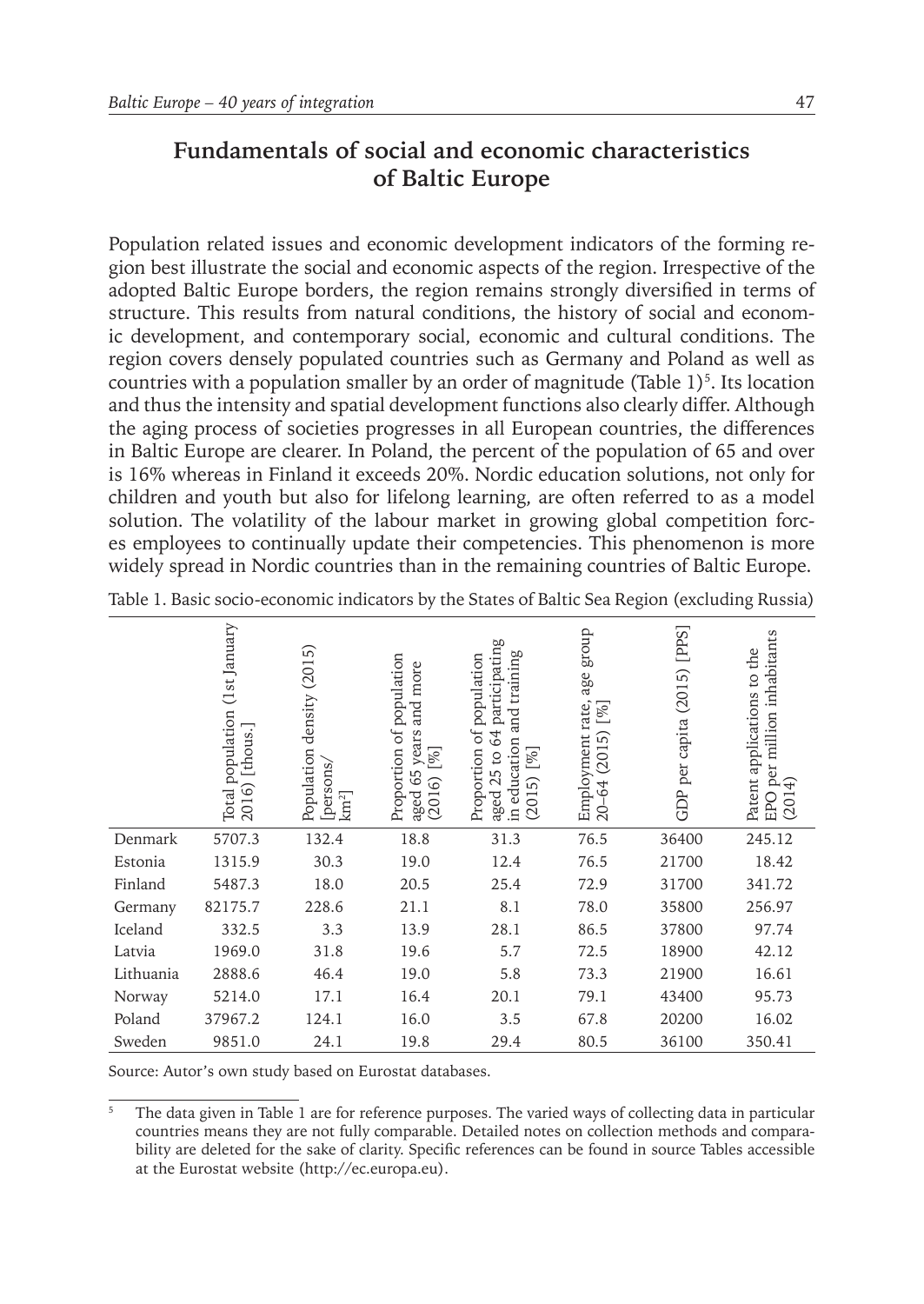The economic development of countries enjoying a stable market economy differs significantly from that in countries that underwent political and economic transformation in the BSR. They are reflected, among other, by the considerable spread in the employment rate and GDP per capita, and are particularly vivid in the field of innovation. The number of patent applications to the European Patent Office from Sweden proportionally to the population count in 2014 was over 20 times higher than from Lithuania or Poland (Table 1).

The basic economic growth indicators show that the gap is gradually diminishing. In the years 2011–2017, the GDP growth in countries subject to political and economic transformation was generally higher than in countries featuring stable market economy (Table 2). This situation results, among others, from a relevant Table 2. Economic growth and its selected components by the States of Baltic Sea Region in the years of 2011–2017

|                             | 2011                         | 2012   | 2013   | 2014   | 2015   | 2016E        | 2017E | 2011 | 2012                                    | 2013   | 2014   | 5<br>201.        | 2016E | 2017E |  |  |
|-----------------------------|------------------------------|--------|--------|--------|--------|--------------|-------|------|-----------------------------------------|--------|--------|------------------|-------|-------|--|--|
|                             | Real GDP growth, $\%$ y/y    |        |        |        |        |              |       |      | Real investment growth, % y/y           |        |        |                  |       |       |  |  |
| <b>Baltic Sea</b><br>Region | 2.2                          | 0.9    | 0.7    | 1.6    | 1.9    | 1.7          | 1.6   | 7.1  | 2.5                                     | 0.9    | 2.6    | $-0.3$ 2.4       |       | 2.6   |  |  |
| Denmark                     | 1.2                          | $-0.1$ | $-0.2$ | 1.3    | 1.2    | 1.0          | 1.5   | 0.3  | 3.9                                     | 1.1    | 3.4    | 1.2              | 1.0   | 2.4   |  |  |
| Estonia                     | 7.6                          | 5.2    | 1.6    | 2.9    | 1.1    | 1.7          | 2.6   | 34.4 | 6.7                                     | 3.2    | $-3.1$ | $-4.4$           | 0.8   | 4.2   |  |  |
| Finland                     | 2.6                          | $-1.4$ | $-0.8$ | $-0.7$ | 0.5    | 1.0          | 0.8   | 4.1  | $-1.9$                                  | $-4.9$ | $-2.6$ | $-1.1$           | 2.4   | 1.9   |  |  |
| Germany                     | 2.0                          | 0.4    | 0.3    | 1.6    | 1.7    | 1.7          | 1.4   | 7.2  | $-0.4$                                  | $-1.3$ | 3.5    | $2.2\phantom{0}$ | 2.4   | 2.1   |  |  |
| Iceland                     | 2.0                          | 1.2    | 4.4    | 2.0    | 4.0    | 3.5          | 3.3   | 11.6 | 5.3                                     | 2.2    | 16.0   | 18.6 12.0        |       | 9.0   |  |  |
| Latvia                      | 6.2                          | 4.0    | 3.0    | 2.4    | 2.7    | 2.2          | 2.8   | 24.1 | 14.4                                    | $-6.0$ | 0.5    | 2.7              | 2.0   | 5.0   |  |  |
| Lithuania                   | 6.0                          | 3.8    | 3.5    | 3.0    | 1.6    | 2.6          | 3.0   | 20.1 | $-1.8$                                  | 8.3    | 5.4    | 10.3             | 0.0   | 6.0   |  |  |
| Norway                      | 1.0                          | 2.7    | 1.0    | 2.2    | 1.6    | 0.7          | 1.5   | 7.4  | 7.6                                     | 6.3    | 0.0    | $-4.0 - 1.2$     |       | 1.4   |  |  |
| Poland                      | 3.8                          | 1.6    | 1.3    | 3.3    | 3.6    | 2.8          | 3.5   | 8.8  | $-1.8$                                  | $-1.1$ | 10.0   | 5.8 4.4          |       | 4.5   |  |  |
| Russia                      | 3.2                          | 3.5    | 1.3    | 0.7    | $-3.7$ | $-1.0$       | 1.1   | 21.0 | 3.9                                     | $-7.3$ | $-8.0$ | $-18.7 - 3.0$    |       | 2.0   |  |  |
| Sweden                      | 2.7                          | $-0.3$ | 1.2    | 2.3    | 4.1    | 3.3          | 1.7   | 5.7  | $-0.2$                                  | 0.6    | 7.5    | 7.3 6.3          |       | 3.2   |  |  |
|                             | Real export growth, $\%$ y/y |        |        |        |        |              |       |      | Gross general government debt, % of GDP |        |        |                  |       |       |  |  |
| <b>Baltic Sea</b><br>Region | 5.3                          | 2.0    | 0.8    | 2.7    | 3.0    | 1.1          | 2.8   | 42.4 | 43.0                                    | 43.7   | 44.9   | 45.044.8         |       | 44.4  |  |  |
| Denmark                     | 7.3                          | 0.6    | 0.9    | 3.1    | $-1.0$ | 0.5          | 2.6   | 46.4 | 45.2                                    | 44.6   | 44.6   | 45.647.4         |       | 47.7  |  |  |
| Estonia                     | 24.2                         | 6.2    | 4.7    | 1.8    | $-1.1$ | 2.2          | 3.8   | 5.9  | 9.5                                     | 9.9    | 10.4   | 10.1 9.7         |       | 9.2   |  |  |
| Finland                     | 2.0                          | 1.2    | 1.1    | $-0.9$ | 0.6    | $-0.4$       | 1.3   | 48.5 | 52.9                                    | 55.4   | 59.3   | 62.4 64.3        |       | 66.2  |  |  |
| Germany                     | 8.3                          | 2.8    | 1.6    | 4.0    | 5.4    | 3.1          | 3.0   | 78.4 | 79.7                                    | 77.4   | 74.9   | 71.0 68.2        |       | 65.9  |  |  |
| Iceland                     | 3.4                          | 3.6    | 6.7    | 3.1    | 8.2    | 6.1          | 4.8   | 95.1 | 92.6                                    | 84.8   | 82.5   | 67.6 56.1        |       | 52.6  |  |  |
| Latvia                      | 12.0                         | 9.8    | 1.1    | 3.1    | 1.4    | 2.0          | 4.0   | 37.6 | 36.9                                    | 35.9   | 38.5   | 34.8 34.8        |       | 34.7  |  |  |
| Lithuania                   | 14.9                         | 12.2   | 9.6    | 3.0    | 1.2    | 2.0          | 3.5   | 37.3 | 39.8                                    | 38.8   | 42.5   | 42.5 42.1        |       | 41.4  |  |  |
| Norway                      | $-0.8$                       | 1.4    | $-1.7$ | 2.2    | 2.3    | $-0.9$       | 1.0   | 28.9 | 30.0                                    | 30.3   | 27.9   | 27.9 27.9        |       | 27.9  |  |  |
| Poland                      | 7.9                          | 4.6    | 6.1    | 6.4    | 6.8    | 6.2          | 6.6   | 54.4 | 54.0                                    | 55.9   | 50.4   | 51.3 52.0        |       | 52.9  |  |  |
| Russia                      | 0.3                          | 1.4    | 4.6    | 0.6    |        | $3.6 - 10.0$ | 7.0   | 10.9 | 11.8                                    | 13.1   | 16.3   | 17.7 18.4        |       | 19.4  |  |  |
| Sweden                      | 6.1                          | 1.0    | $-0.8$ | 3.5    | 5.9    | 2.5          | 3.2   | 36.9 | 37.2                                    | 39.8   | 44.9   | 44.1 42.6        |       | 41.9  |  |  |

E – estimation

Source: Ketels & Pedresen (2016, pp. 44–45).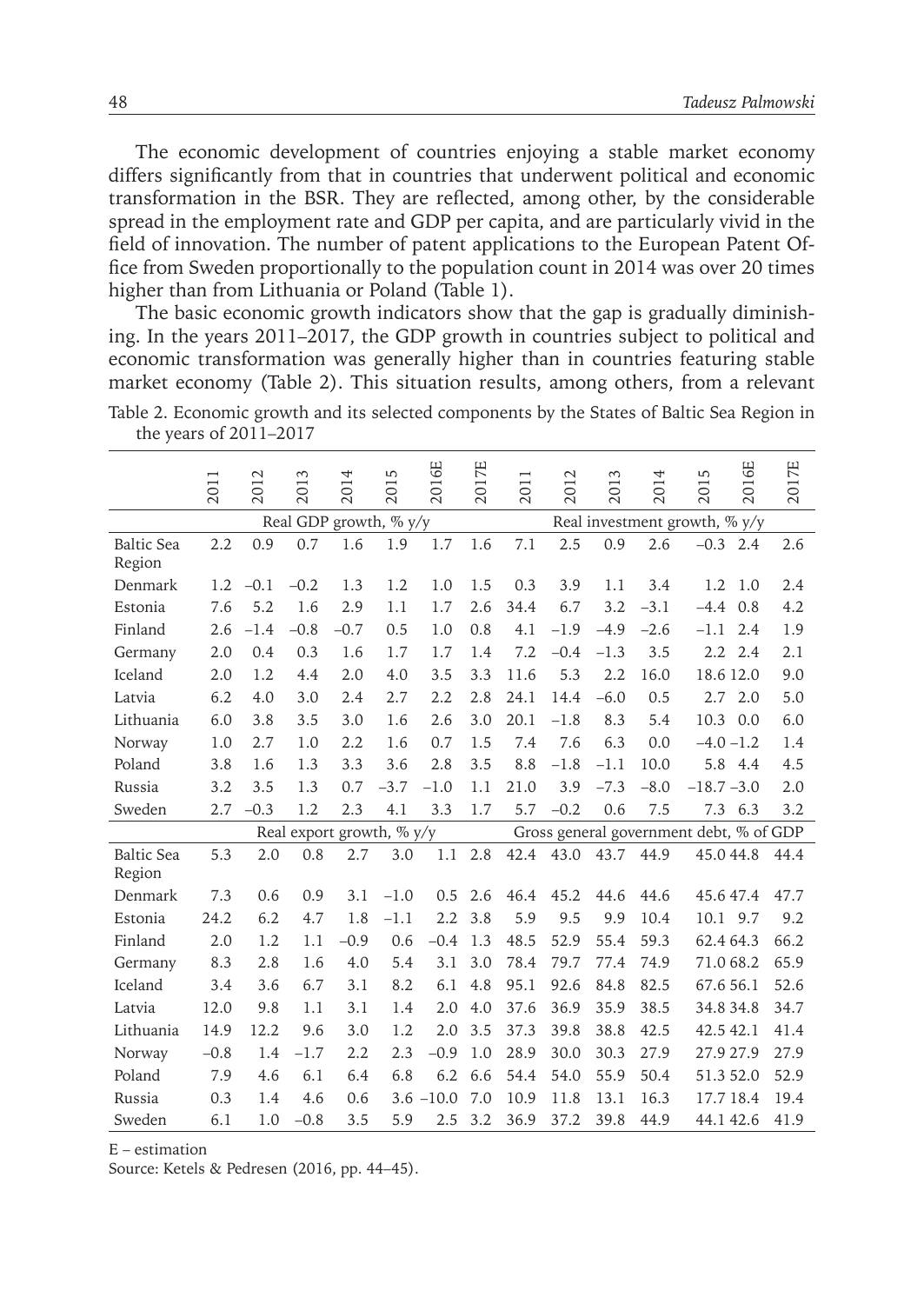high investment and export rate. Unfortunately, the economic growth of the entire region and its individual countries is partially financed by the growing public dept. The policy of some countries (Germany, countries of political transformation) mange to refrain from increasing the dept; however, this is not a general tendency.

In view of the significant structural differences, we may ask whether Baltic Europe can be treated as a region irrespective of the wide definition of the term. A positive response is possible provided the region is treated in functional and not only structural terms. Even the basic and clear-cut definition of Baltic Europe as the catchment area of the Baltic Sea refers to functional categories. The history of cooperation of countries and sub-regions located around the Baltic, as well as its contemporary shape and the intensive processes taking place, seem to substantiate this approach to understanding Europe.

#### **Baltic integration – from idea to reality**

The first relations of this type in the post-war history of the Baltic Region concerned the marine environment, an area relatively less touched by political rift that inhibited the development of multilateral relations. Joint work towards the protection of waters and live Baltic Sea resources of all countries in the region (Denmark, Finland, Sweden, GFR, GDR, Poland and the USSR) started with the signing of The Gdańsk Convention on Fishing and Conservation of the Living Resources in the Baltic Sea and the Belts (Gdańsk Convention) in 1973, and in Helsinki in 1974, and 1992 – two conventions on protection of the natural marine environment of the Baltic Sea (Two Helsinki Conventions)<sup>6</sup>. These were pioneer actions, which are seen as model solutions for other European regions (Łukaszuk 2006). In 1991, the existing geopolitical system disintegrated and consequently resulted in major transformations, and the same new conditions appeared to break away from the artificial isolation of Baltic neighbours. The change of the geopolitical situation generated new opportunities and options for dynamic economic and cultural cooperation in this part of Europe. The need to stimulate the development of existing relations was noted, initiated and revived in various forms. New ideas sprang up in the multinational territories around the Baltic Sea, a surge to seek new original solutions, deferring from earlier measures developed, that were to define the future of the region (Zaleski 1993). The process of developing the Baltic region started, providing grounds for the development of a regional network of economic and social relations.

The nineteen nineties of the twentieth century experienced an 'explosion' of various initiatives and forms of co-operation. Their precise number is not known. Because of the multiplicity and number of links, the phenomenon is described as the 'Baltic co-operation phenomenon'7 . We could identify four keys areas and forms of co-operation: political, economic, environmental and cultural.

The Conventions provided a cooperation plane for protection of the marine environment of countries of two contrary ideological, political, and economic orientations, which was a unique solution worldwide.

Baltic cooperation is more widely covered in the work of Palmowski (2000).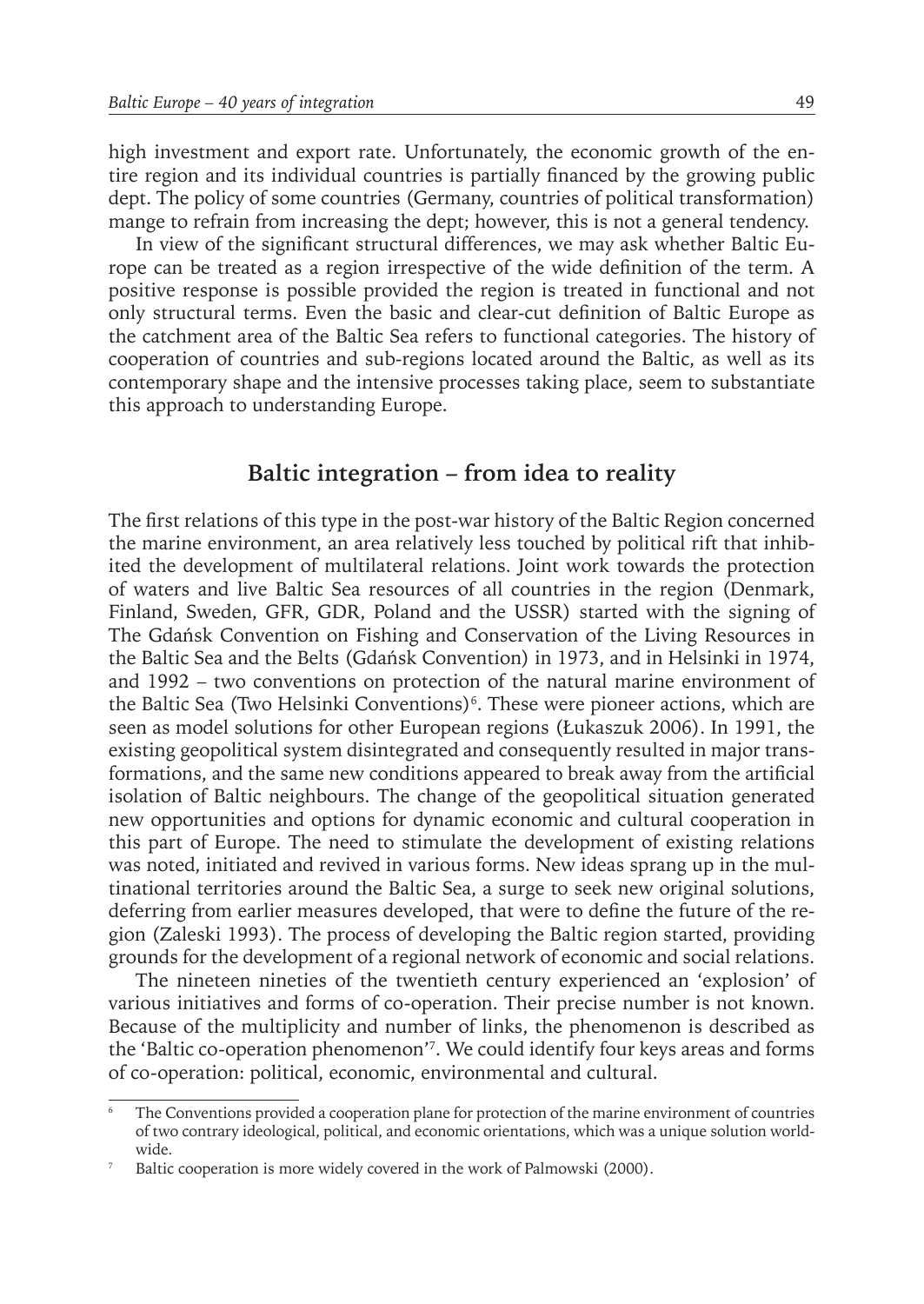The political collaboration of Baltic countries includes such fundamental institutional structures as: the *Baltic Sea Parliamentary Conference*, the Council of the Baltic Sea States, the Conference of Prime Ministers, the Baltic Sea States Subregional Co-operation (BSSSC), and the Nordic Council.

Co-operation in protecting the natural environment includes legal provisions and resultant executive structures as well as organisations including non-governmental organisations. The Helsinki Commission (HELCOM) is a flag measure. Consecutive years showed growing activity of all Baltic countries. Many joint integrating projects were launched.

The European Union plays an important part in initiating endeavours. Following the accession of Sweden and Finland to the European Union in 1995 (Germany is a member since 1957, Denmark since 1973), and the expansion of EU covering Poland, Estonia, Latvia and Lithuania in 2004 as well as after concluding with Russia agreements on partnership and co-operation, the Baltic became an internal sea of the European Union.

The importance of the relations between Baltic Europe and the European Union grew after the accession of Sweden and Finland in 1995. The Northern Dimension initiative of the European Union, suggested in 1997 by Finland, was to improve political coordination of the European Union in northern Europe, mitigate economic development gaps particularly between EU countries and Russia and the Eastern bloc countries. After the accession of Poland, Latvia, Lithuania and Estonia to the European Union, the Northern Dimension serves as a co-operation platform for the EU and the Russian Federation.

The adoption in 2009 of the *EU Strategy for the Baltic Sea Region* (EUSBSR) marked the beginning of a new EU approach to regionalisation and ruling. This was not only an analytical tool and normative postulate but also the practical application of multi-tier ruling. The document was founded on four pillars: environmentally sustainable region, a region of prosperity, an accessible, attractive and safe region. Its essence is multilevel co-operation on the national, regional and local levels with the participation of the world of science, research centres, academics, regional structures institutions managing operational programmes as well as the private sector. The strategy facilitates wide-ranging contacts with macro-region partners, initiates new projects and promotes projects in progress on the international forum. EU-SBSR has been named the first macro-regional internal EU strategy. It is a model solution providing the basis for three consecutive macro-regional EU strategies, including one for a maritime macro-region<sup>8</sup>.

EUSBSR gave a new dimension to the development concept of the region and induced political stakeholders to adapt their actions to successive spatial, institutional and normative frameworks (Słomczyńska 2014). The strategy is an example of tight co-operation of Baltic Europe and closeness with European policies. It is a successful attempt to stabilise the geopolitical situation in the region in terms of

<sup>8</sup> On approval of EUSBSR by the European Council in 2009, consecutive macro-regional strategies were developed: The EU Strategy for the Danube Region (EUSDR) in 2011, The EU Strategy for the Adriatic Sea and Ionian Region (EUSAIR) in 2014, and The EU Strategy for the Alpine Region (EU-SALP) in 2016.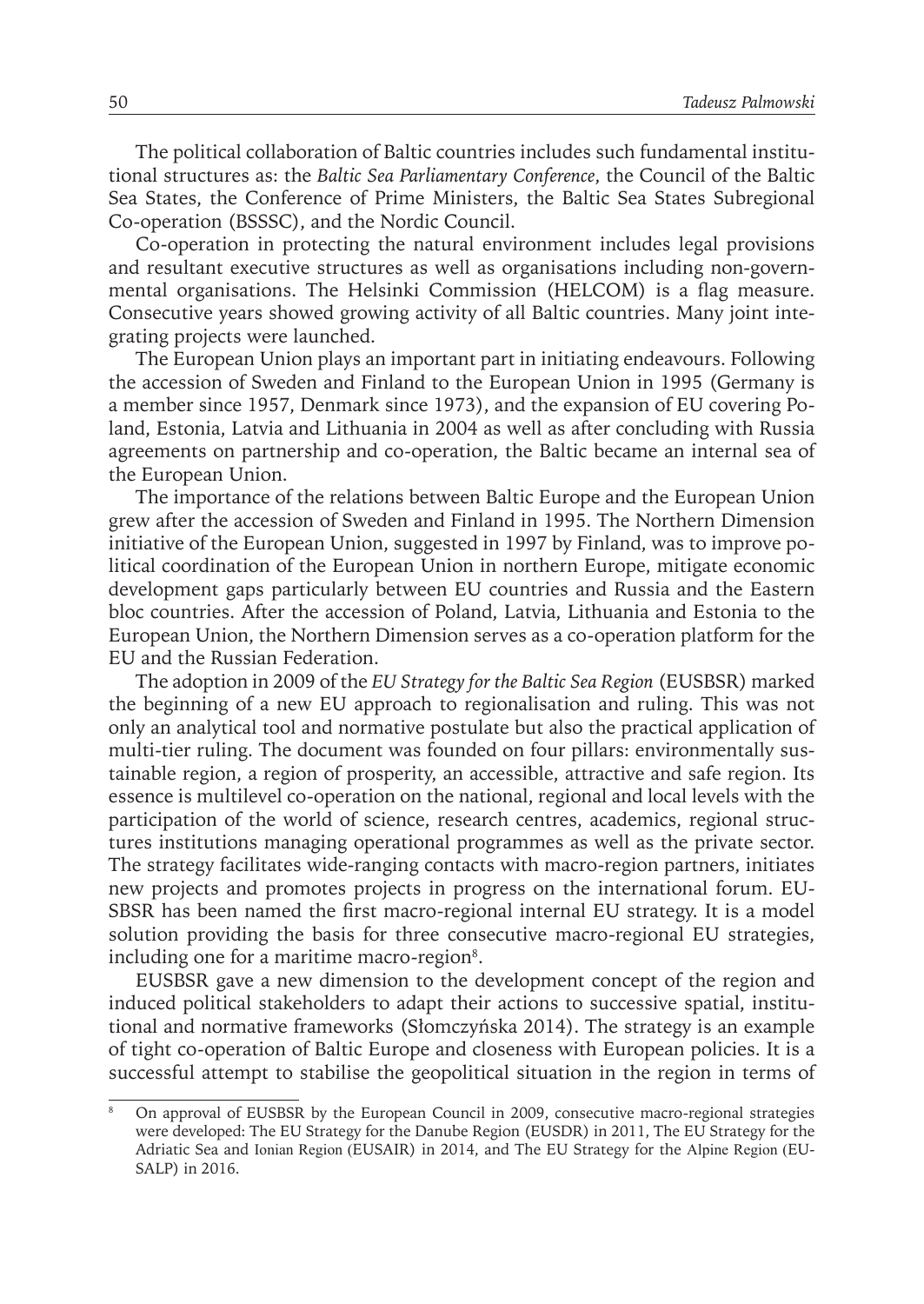the security of the area closest to Scandinavian countries. Regional co-operation is both an example of partnership and interdependence and the development of zones of influence. It also binds superpowers in regional co-operation (Grosse 2010).

EUSBSR uses the existing co-operation institutions and reduces costs of integration and cohesion. The macro-region borders are open and the area covers both the territory of Member States and those outside the European Union.

To the end of 2016, the strategy stimulated the development of new networks and contributed to better efficiency of the existing networks (e.g. BALTFISH, SUBMA-RINER forums). The consolidation of multilevel management in the region created a common framework for dialogue for entities operating in BSR. Close co-operation and better coordination on all levels, nationally and between EU States and non-EU countries, as well as between regional organisations produced a synergy effect.

#### **Baltic Europe as a research subject**

Baltic integration covers a wide range of issues. The review of Polish and foreign literature reveals several research subjects (Table 3). Regional synthetic studies on general Baltic problems, including the more specific issues focused on Scandinavian problems, are the core of the Polish scientific achievements on Baltic integration. The number and volume of studies support the opinion and the broad perspective of the analysed issues, the comprehensive approach manifested the causal relations between various factors in the geographical environment and their significance for interstate and cross regional interactions essential in integration processes. The work by Zaleski and Wojewódka (1997) introduced, in scientific circles, a visionary, for the political reality of the times, concept of Baltic Europe. Newig and Theede (1985) with a team of experts from all countries in the region showed the role and the function of the sea in the process of establishing cultural and economic relations around the Baltic Sea.

Profound changes, which touched Baltic Europe at the end of the nineteen eighties and the beginning of nineteen nineties of the twentieth century induced the need for a new assessment and directions of further research. Baltic Europe appeared as an area of animated international and interregional co-operation in new geopolitical conditions – open to neighbours on both sides of the Baltic. Important issues studied at the time included the delimitation of the region, eco-development, and the position of the Polish Baltic region in Europe. In 1996, the Polish Geographical Society held a nationwide congress in Słupsk entitled *Poland in Baltic Europe*. The same motto accompanied the VIII Maritime Assembly in Sopot in 1992 and the *Polish Baltic thought* provided grounds for the XIII Maritime Assembly in 1997. *Baltic Europe – a region of co-operation and integration* was the theme of the XIX Maritime Assembly in 2003 in Gdańsk and Copenhagen, and the main theme of the XXV Maritime Assembly in Szczecin in 2009 was *Baltic Europe: past – present – new challenges*. Maritime Assemblies gathered numerous scientists and practitioners providing an opportunity to exchange views and thoughts. Their achievements were recorded in special publications issued after every Assembly.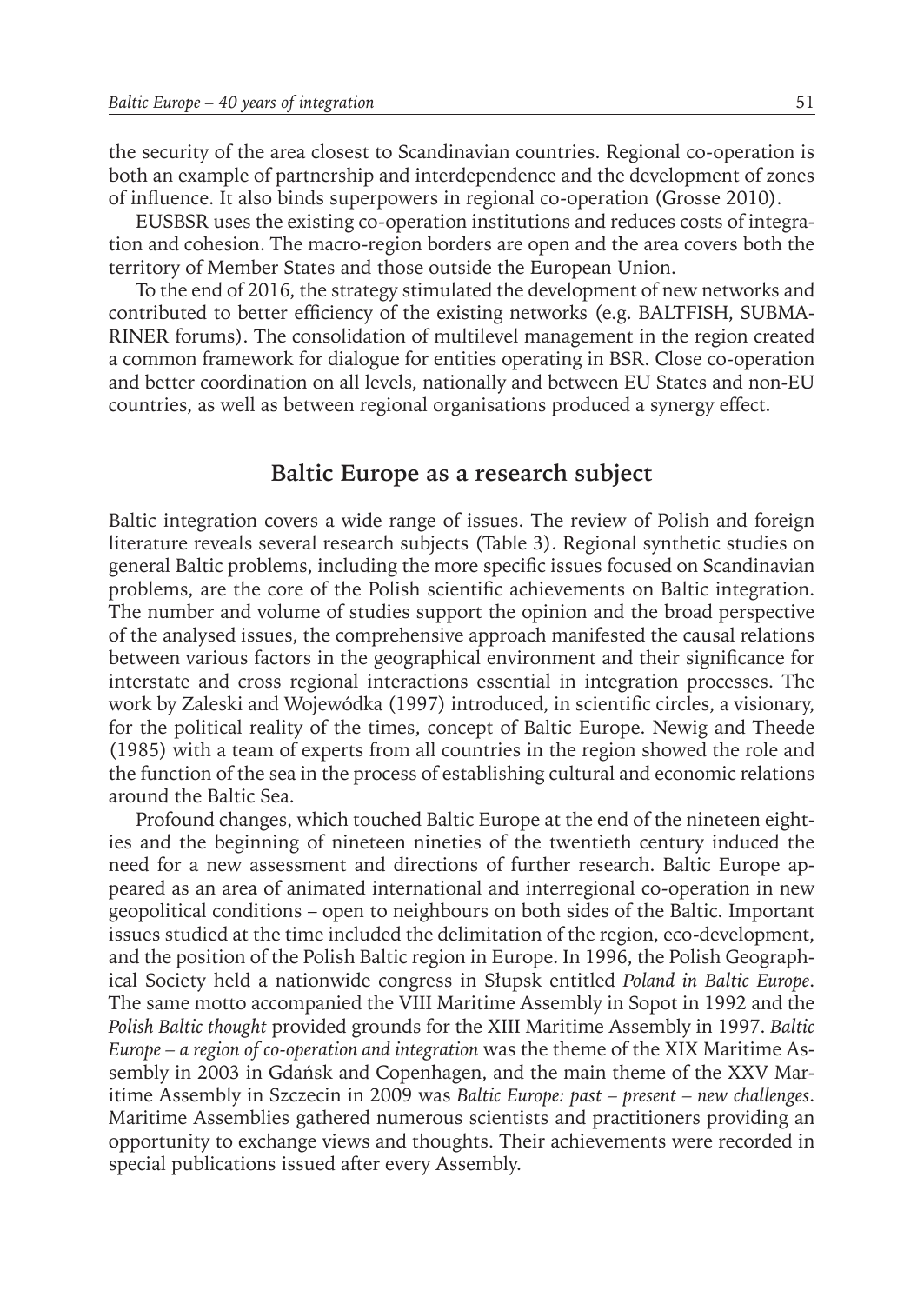| Subject areas                                                                                                                                                                                                                      | Main directions and selected works                                                                                                                                                                                                                                                                                                                                                                                                                                                                                                         |
|------------------------------------------------------------------------------------------------------------------------------------------------------------------------------------------------------------------------------------|--------------------------------------------------------------------------------------------------------------------------------------------------------------------------------------------------------------------------------------------------------------------------------------------------------------------------------------------------------------------------------------------------------------------------------------------------------------------------------------------------------------------------------------------|
| Scandinavian and Baltic wide<br>aspects – regional synthetic<br>approach-comprehensive<br>analysis of the natural envi-<br>ronment and/or social and<br>economic aspects, the process<br>and perspectives of Baltic<br>integration | General geographic characteristics of the region<br>Łomniewski et al. 1975, Zaleski & Wojewódka 1977<br>Baltic region potential and development trends<br>Jałowiecki (ed.) 1992, Zaleski 1993a, b, Ćwikliński & Owsiński<br>1994, Ciesielski 1995, Kukliński (ed.) 1995, 1997, Owsiński &<br>Stępniak (eds) 1997, Kisiel-Łowczyc 2000, Palmowski 2000, Pacuk<br>(ed.) 2001, Wendt (ed.) 2001, Palmowski & Pacuk (eds) 2004,<br>Palmowski (ed.) 2006, Parteka 2010<br>Further integration perspectives<br>Parteka et al. 1992, Parteka 2005 |
| The development of Scandina-<br>vian countries and the nature<br>of their relations with Poland                                                                                                                                    | Cieślak et al. 1971, Makać 1972, Niemotko 1972, Frątczak 1974, Kle-<br>packi 1976, Sulimierski 1977, Jaworski 1978, 1991, Krawczyk 1978,<br>Wiejacz 1978, Popiński 1984, 1989, Łukaszuk 1989, Grzywaczewski<br>1990, Doliwa-Klepacki 1996, Kik 1997, Uznański 1998                                                                                                                                                                                                                                                                         |
| The state of the Baltic Sea<br>natural environment                                                                                                                                                                                 | Baltic Sea Environment Proceedings 1980-2017                                                                                                                                                                                                                                                                                                                                                                                                                                                                                               |
| Legal aspects of Baltic co-oper-<br>ation, including environmen-<br>tal protection                                                                                                                                                 | Baltic cooperation legal environment<br>Gelberg 1976, 1981, Góralczyk 1978, Gilas 1996, Łukaszuk 1997<br>Environmental protection legal environment<br>Jenisch 1991, Łukaszuk 1991, Krzyżanowski 1993, Brodecki 1997,<br>1998, Rossy-Kilian 2006, Runiewicz-Jasińska 2012, Śmigerska-<br>Belczak 2014                                                                                                                                                                                                                                      |
| Transit location of Poland and<br>the development of ferry ship-<br>ping on the Baltic Sea                                                                                                                                         | Sójka 1968, Wojewódka 1979, Chlebionek 1985, Drzemczewski<br>1986, Tubielewicz 1995, Pacuk 1997, Mańkowska 2010, 2011,<br>Urbanyi-Popiołek 2013, 2014, 2015, Wiśniewski 2016                                                                                                                                                                                                                                                                                                                                                               |
| The developments of ports and<br>maritime trade among Baltic<br><b>Europe Countries</b>                                                                                                                                            | Tubielewicz 1970, 1995, Krzyżanowski 1973, Sójka 1973, Zaleski<br>1974, 1980, Wojewódka 1989, 1992, Grzywaczewski 1990,<br>Andruszkiewicz 1993                                                                                                                                                                                                                                                                                                                                                                                             |
| Development of tourism                                                                                                                                                                                                             | Toczyski et al. 2007, Studzieniecki 2009, Grzybowski 2011,<br>Palmowski 2011, Kizielewicz 2012, Skrzeszewska 2012                                                                                                                                                                                                                                                                                                                                                                                                                          |
| Co-operation with the<br>Kaliningrad Oblast, Russian<br>Federation                                                                                                                                                                 | Cooperation environment, progress and perspectives<br>Kulesza 2003, Palmowski et al. (eds) 2003, Zukowski (ed.) 2004,<br>Palmowski (ed.) 2007, Fiodorov et al. 2011, Palmowski 2013<br>Consequences of introducing small border traffic<br>Dudzińska & Dyner 2013, Anisiewicz & Palmowski 2014,<br>Domaniewski & Studzińska 2016                                                                                                                                                                                                           |
| Spatial planning                                                                                                                                                                                                                   | Toczyski (ed.) 1998, 1999, Zaucha 2007, 2014a, b                                                                                                                                                                                                                                                                                                                                                                                                                                                                                           |
| Historical and cultural integra-<br>tion environment                                                                                                                                                                               | Goliński (ed.) 1993, Majewski (ed.) 2002, Horyzonty Balticum 2015.                                                                                                                                                                                                                                                                                                                                                                                                                                                                         |

|  |  |  |  |  | Table 3. Polish studies on Baltic integration in the years 1968–2016 |  |  |  |  |  |  |
|--|--|--|--|--|----------------------------------------------------------------------|--|--|--|--|--|--|
|--|--|--|--|--|----------------------------------------------------------------------|--|--|--|--|--|--|

\*The listing is of expert type prepared by its authors.

Source: Pacuk et al. (2018, p. 52).

Researcher from other countries also noted the new perspectives for Baltic Europe (Joenniemi 1991; Kukk et al. 1992; Veggeland 1992; Peschel 1993; Manniche at al. 1999).

The series *The NEBI Yearbook* (North European and Baltic Sea Integration) issued in the years 1998–2003 is a compendium on Baltic integration. These publications prepared by several dozens of exceptional authors (including Polish geographers) were devoted to economic integration, spatial planning and the environment,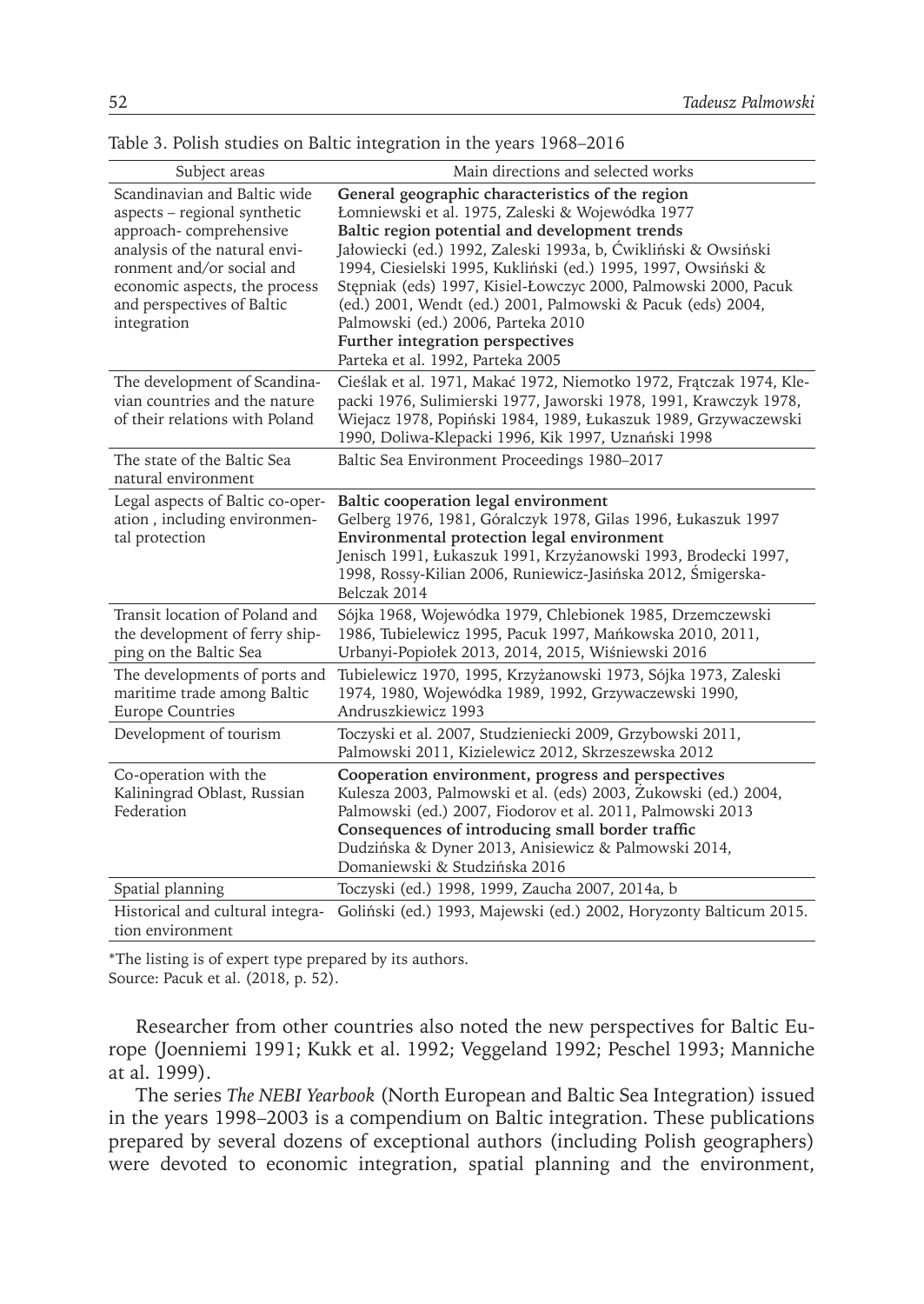cross-border and economic cooperation, political integration as well as peaceful co-operation and regional safety of Baltic Europe countries.

The surge of studies, which appeared after 1989, was related to geopolitical changes, which opened options for wider cooperation. The publications of this period refer to Nordic integration, which has a long and rich history, and which stimulated the development of a new model of transnational relations in Baltic Europe.

HELCOM published a series entitled *Baltic Sea Environment Proceedings.* In the years 1980–2017, 150 volumes were published covering varied themes, among others: biodiversity, the impact of pollution on the marine environment, shipping, oil spills, marine protected areas, spatial planning at sea and environmental monitoring. Special appreciation is due for the issue of the *Baltic Sea Atlas* (Majewski & Lauer eds. 1994). It widely presents the diversified natural environment and maritime economy. The acute need to counteract efficiently the degradation of the Baltic Sea ecosystem resulted in a number of studies focusing on regulatory measures for the protection of the marine environment.

Animated studies about maritime economy appeared initially in the nineteen seventies and later in the nineteen nineties of the twentieth century. Research regarding ports and ferry connections in the European network of transport corridors is the closest to the concept of Baltic integration. The study subject of Baltic tourism developed relatively late. The role of passenger ships is appreciated, as the Baltic Sea is one of the most attractive water basins for this type of tourism.

The EU expansion of 2004 implied growing interest in studying the development of the Russian exclave – the Kaliningrad Oblast – and forms of cooperation of this Russian territory with regions and countries around the Baltic Sea. German researchers also showed interest in Kaliningrad Oblast for historical reasons (Müller-Hermann 1994).

Spatial planning linked the theoretical and empirical scientific work with Baltic integration practice. This function lies primarily in the programme *Vision and Strategies around the Baltic* (VASAB) launched in 1992. Polish researchers who deal with not only traditional spatial planning but also focus on marine spatial planning made a considerable technical contribution in the field. In the case of the Baltic Sea – a water basin suffering strong anthropopression – these issues are of both cognitive and practical significance.

The region is more than just a structure. It is a phenomenon related to citizen awareness (Passi 1995). In this sense, regions are structures and the Baltic Region is at the stage of developing. This is a political, economic and cultural project (Gerner & Karlsson 2002). Identity is a feature that develops gradually with time. This process involves continuous choices and emphasis on what unites with some and differs from others. Identity develops with partition and borders (Barth 1969). One of the key factors conditioning a common identity is territorial affiliation. The development of territorial systems is easier when we can refer to a common heritage, experience and values. It provides grounds for people to identify themselves with the region. Scientific discussions were also part of Polish research, which delivered historical arguments in the discussion on the present and desired shape of Baltic Europe.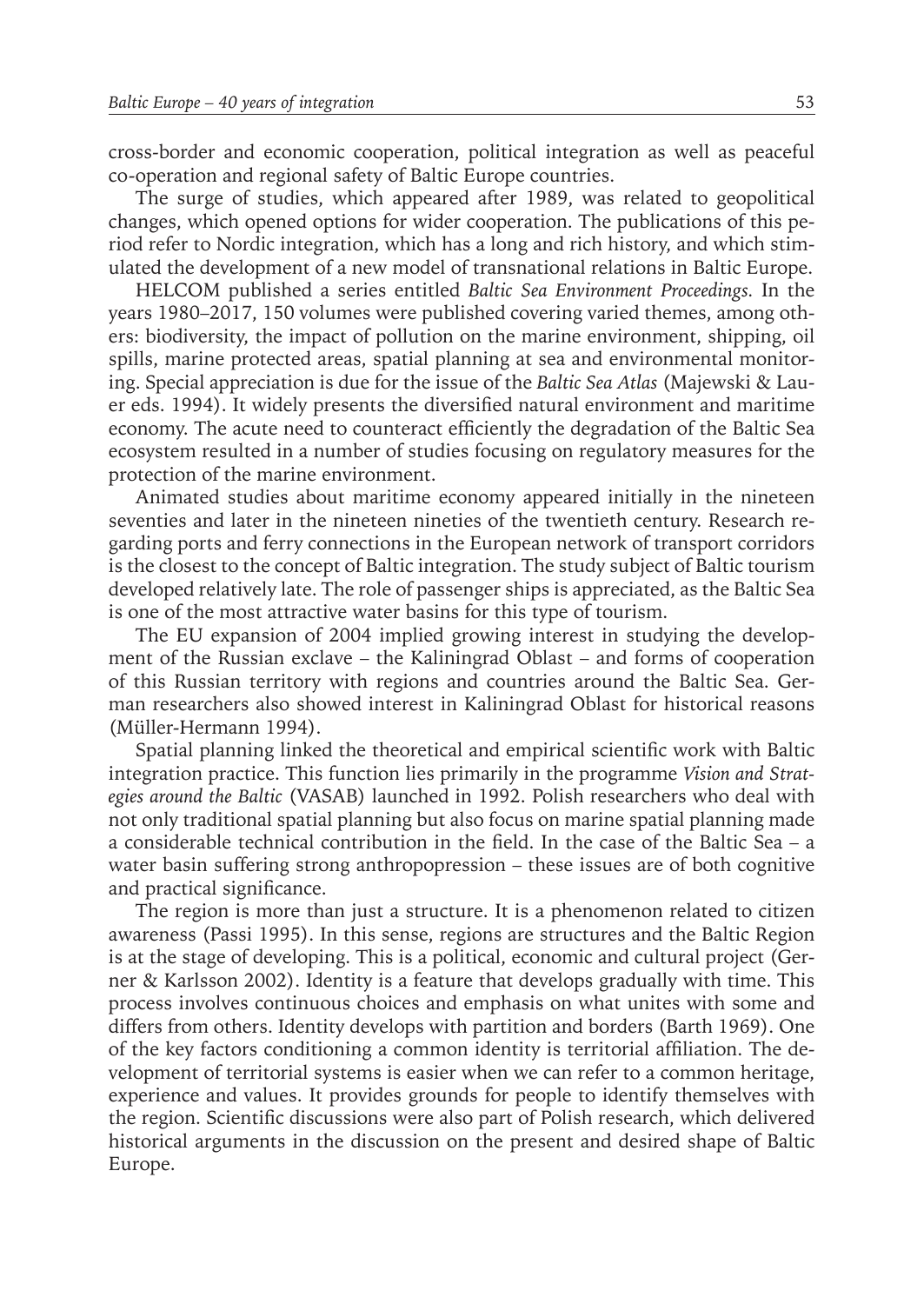#### **Conclusions**

Baltic Europe, i.e. the sea and inland hinterland form a unique macro-regional unit. Here the interrelation of coastal countries and their linkage with the fate of the common water basin leaves a stronger footprint. The concept of Baltic integration followed agreements on marine protection and live Baltic Sea resources, and showed accelerated development as late as in the nineteen nineties. The growing dynamic development of networks today covers politics, economy, culture and environmental protection. Integration processes continue to spread covering more areas of life. After the enlargement of EU on May 1 2004, Baltic Europe entered a new development phase. The Baltic became an internal EU sea. The EU strategy for the Baltic Sea Region contributed to closer co-operation of countries lying around the Baltic Sea. Nonetheless, particular sub-regions of Baltic Europe differ in terms of development.

The Baltic cooperation model initially focused on environmental issues, sustainable development and a growing number of internationally cooperating entities, which led to the economic development of the region and the introduction of democratic transformations.

The measures and joint Baltic initiatives in the European Union in the second decade of the twenty first century help to mitigate the disproportions.

This region thanks to the effect of scale, well-developed institutional cooperation, numerous studies and analysis provides good testing grounds for studying dominating mechanisms of integration (Zaucha 2007).

The number of Baltic study centres is limited. Research is dispersed, most probably due to diversified approaches and the interest of researchers of coastal academic centres. The studies up-to-date most often refer to merely a margin of the wide spectrum of problems related to Baltic Europe integration. The establishment of a single Baltic Scientific Centre cooperating with all Baltic partners, which would annually or regularly publish overall reports reflecting comprehensively the current state of Baltic Europe, according to the author, would ensure full coverage of all processes taking place in the developing macro region. Polish researchers should also take part in the project.

#### **References**

Baltic 21 (1998) *An Agenda 21 for the Baltic Sea Region – Baltic 21*. Baltic Series 1.

- Baltic Sea Region (2007) *Programme 2007–2013. Programme under European Territorial Co-operation Objective and European Neighbourhood and Partnership Initiative*. Final approved version as of 21 December. CCI No. 2007 CB 163 PO 020.
- Baltic Sea Region (2009) *The role of civil society organisations and social partners in improving regional cooperation and identifying a regional strategy*. Resolution and Report of European Economic Area Consultative Committee Ref. DI 35/2009, Brussels.

Barth F (1969) *Ethnic Groups and Boundaries*. Boston.

Braun G (2009) *The Baltic Sea Region in the Global Economy – development challenges of nonmetropolitan regions*. HIE-RO Institute, University Rostock. Presentation: Tampere, 22.04.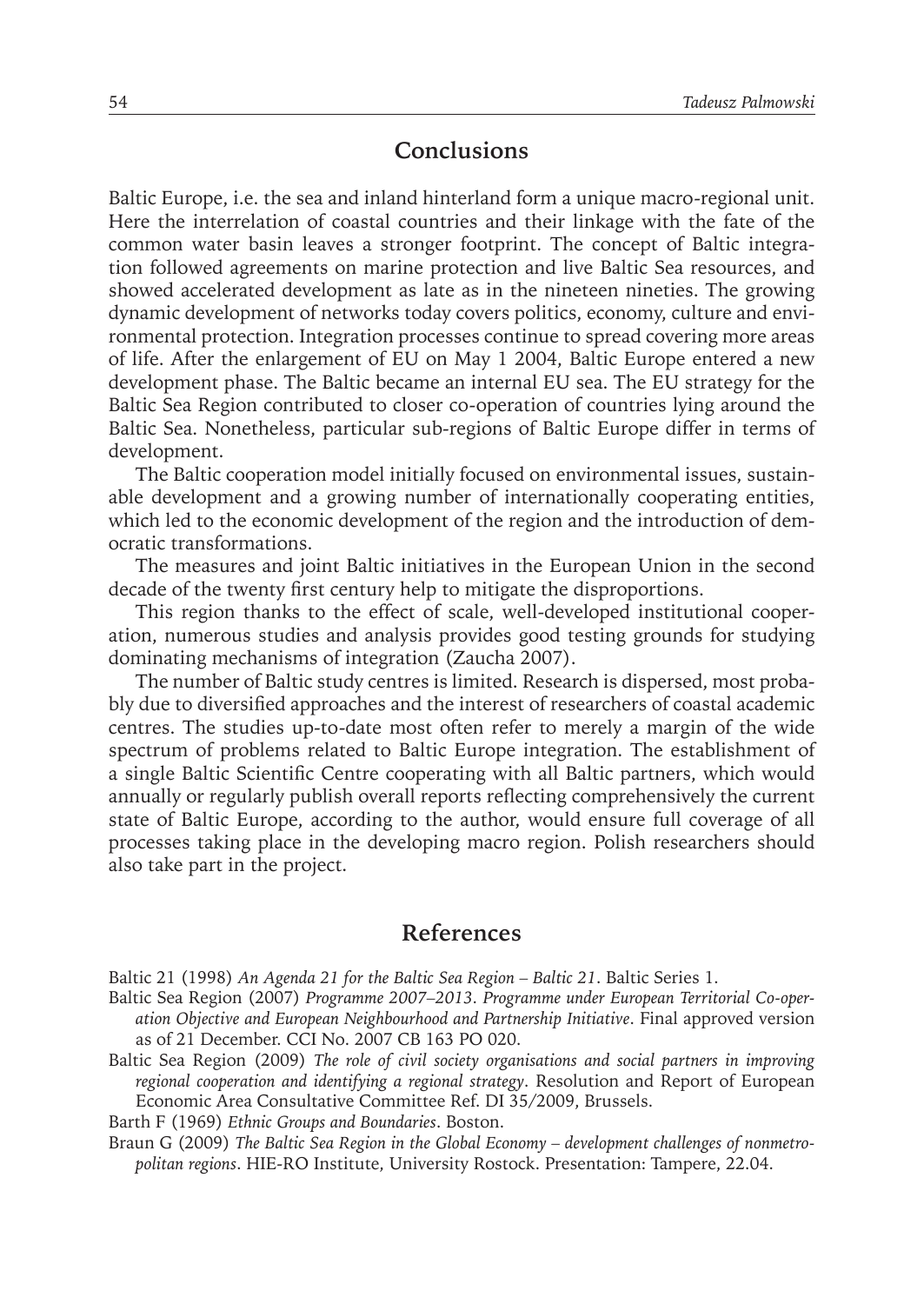Brodecki Z (2005) *Regiony, Acquis communautaire*. LexisNexis, Warszawa.

- Buchhofer (1977) Geographical determinants of "Baltic Europe". In: Kukliński A (ed.) *A European space, Baltic space, Polish space*. European Institute for Regional and Local Development University of Warsaw, Warsaw.
- Chojnicki Z (1996) Region w ujęciu geograficzno-systemowym. In: Czyż T (ed.) *Podstawy regionalizacji geograficznej*. Bogucki Wydawnictwo Naukowe, Poznań.
- Ciok S, Ilnicki D (ed.) (2004) *Regionalny wymiar integracji europejskiej*. Przekształcenia regionalnych struktur funkcjonalno-przestrzennych VIII/1. Rozprawy Naukowe Instytutu Geografii i Rozwoju Regionalnego Uniwersytetu Wrocławskiego, Uniwersytet Wrocławski, Wrocław.
- COM (2010) *Europa 2020 strategia na rzecz inteligentnego i zrównoważonego rozwoju sprzyjającego włączeniu społecznemu*. COM (2010) 2020,
- COM (2016) *805 final*. Sprawozdanie Komisji dla Parlamentu Europejskiego, Rady, Europejskiego Komitetu Ekonomiczno Społecznego i Komitetu Regionów z realizacji strategii makroregionalnych UE. 16.12.2016, http://new.eur-ex.europa.eu/legal-content/PL/ TXT/HTML/?uri=CELEX: 52010DC2020&qid= 1381263379205&from=EN, accessed: 5.10.2017.
- Czyż T (2004) Główne problemy badawcze polskiej geografii społeczno-ekonomicznej i ich ewolucja. In: Czyż T, Chojnicki Z (eds) *Geografia wobec problemów teraźniejszości i przyszłości*. Bogucki Wydawnictwo Naukowe, Poznań.
- *European Parliament resolution on the future of the Northern Dimension* (2005) 16.11.
- *European Union Strategy for the Baltic Sea Region, Reviewed Action Plan*, SEC (2009) 712/2 22.02.2013, http://polskawue.gov.pl/files/polska\_w\_ue/polska\_a\_polityki\_UE/Strategia\_ Morza\_Baltyckiego/REVIEWED\_ACTION\_PLAN\_22.2.2013.doc, accessed: 7.10 2017.
- Gerner K, Karlsson KG (2002) *Nordens Medelhav*. Stockholm.
- Grosse TG (2010) Strategia UE dla Regionu Morza Bałtyckiego: Nowy typ regionalizacji, europeizacji i geopolityki. In: Parteka T (ed.) *Wymiar europejski Regionu Morza Bałtyckiego*. Studia KPZK PAN 129: 39–58.
- Groth NB (ed.) (2001) *Cities and Networking: The Baltic Sea Region*. Reports 8. Danish Centre for Forest, Landscape and Planning, Horholm.
- Grzelakowski AS (2006) Europa Bałtycka jako region dynamicznego rozwoju i integracji szanse i wyzwania dla Polski. In: Palmowski T (ed.), *Europa bałtycka od idei do rzeczywistości*. Regiony Nadmorskie 10. Uniwersytet Gdański.
- Grzelakowski AS (2010) Region Morza Bałtyckiego. *Strategie Rozwoju, Zeszyty Naukowe Uniwersytetu Szczecińskiego* 589, *Ekonomiczne Problemy Usług* 49: 19–35.
- Hedegaard L, Lindström B (1998) The North European and Baltic Opportunity. In: Hedegaard L, Lindström B (eds) *The NEBI YEARBOOK 1998*. Springer-Verlag, Berlin, Heidelberg, New York.
- Hurrell A (2005) The Regional Dimension in International Relations Theory. In: Farrell M, Hettne B, van Langenhove L (eds) *Global politics of regionalism: theory and practice*. Pluto Press, London–Ann Arbor.
- Ingebritsen Ch (2006) *Scandinavia in world politics*. Rowman & Littlefield Publishers Inc., Maryland.
- Isard W (1959) *General theory: social, political, economic and regional*. Mass. M.I.T. Press, Cambridge.
- Jakubowicz E, Raczyk A (eds) (2004) *Regionalny wymiar integracji europejskiej*. Przekształcenia regionalnych struktur funkcjonalno-przestrzennych VIII/2. Rozprawy Naukowe Instytutu Geografii i Rozwoju Regionalnego Uniwersytetu Wrocławskiego, Uniwersytet Wrocławski, Wrocław.
- Ketels ChHM (2007) *The Baltic Sea Region: Prepared for the Next Stage*? Baltinfo 86, May–June.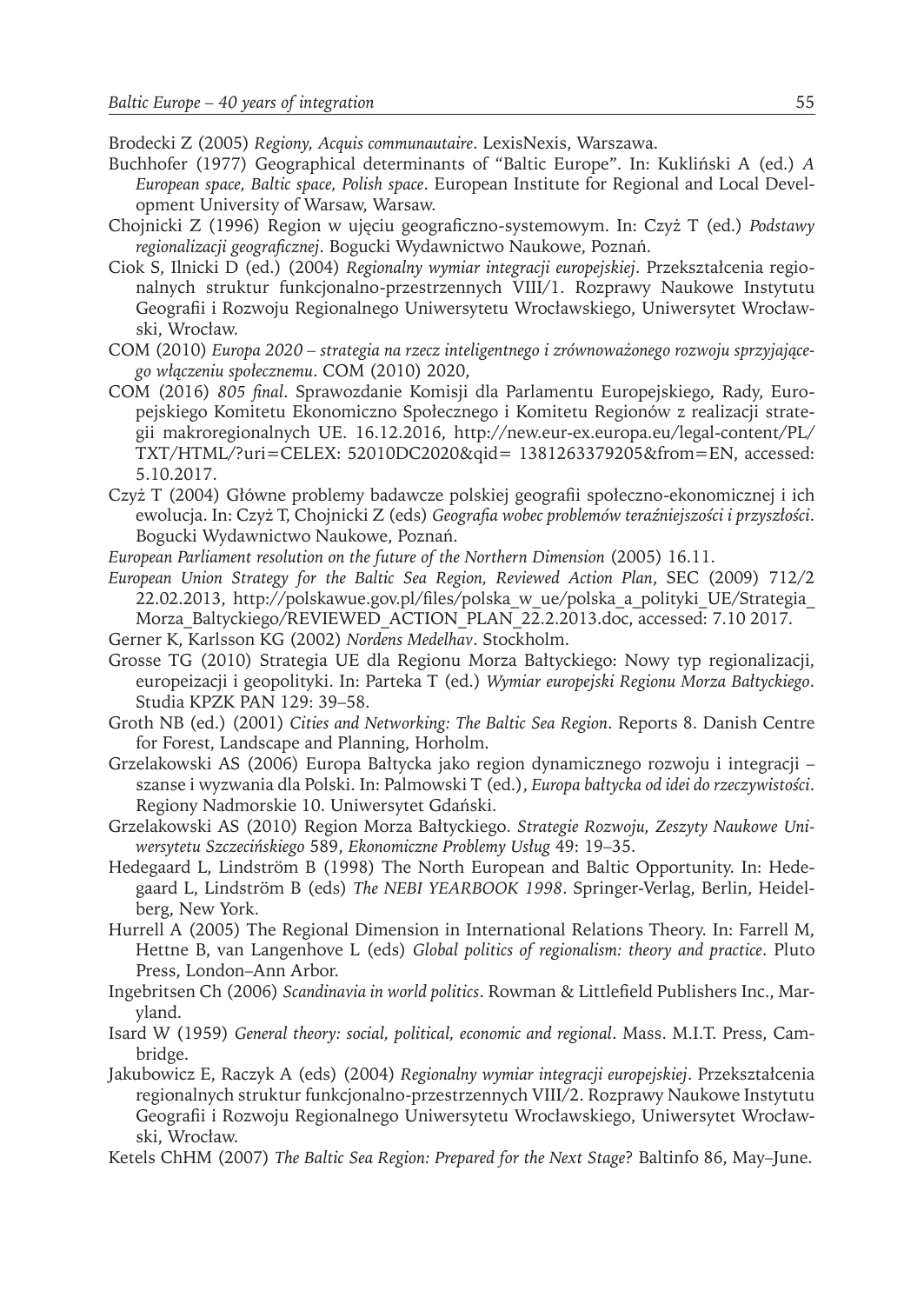- Ketels Ch, Pedresen H (2016) *State of the region report. The top of Europe doing well today, feeling worried about tomorrow*. Baltic Development Forum, Copenhagen: 44–45.
- Kisiel-Łowczyc AB (2000) *Bałtycka integracja ekonomiczna. Stan i perspektywy do roku 2010*. Polski Wydawnictwo Ekonomiczne, Warszawa.
- Kołodziejski J, Parteka T (1994) System planowania strategicznego ekorozwoju regionów położonych wokół Morza Bałtyckiego. In: *Planowanie strategiczne ekorozwoju*. Politechnika Gdańska, Gdańsk.
- Lipponen P (1999) The Northern Dimension of The European Union. *New Northern Europe Business Magazine*.
- Łoboda J (1978) Region jako system: próba określenia funkcji odległości i czasu. *Przegląd Geograficzny* L2: 223–234.
- Łoboda J (2012) Od regionu do problemów i przekształceń regionalnych struktur funkcjonalno-przestrzennych. Doświadczenia ostatniego dwudziestopięciolecia. In: Ilnicki D, Janc K (eds) *Badania regionalnych i lokalnych struktur funkcjonalno-przestrzennych*. Rozprawy Naukowe Instytutu Geografii i Rozwoju Regionalnego Uniwersytetu Wrocławskiego 29: 9–20.
- Łukaszuk L (1996) Polityka morska państwa w powojennym pięćdziesięcioleciu. In: Goliński J (ed.) *Powojenne półwiecze polskiej gospodarki morskiej*. XI Sejmik Morski, Słupsk, maj 1995. Stowarzyszenie "Civitas Christiana" Ośrodek Myśli Morskiej, Szczecin.
- Łukaszuk L (2006) Europa Bałtycka budowanie modelu regionalizmu europejskiego. In: Palmowski T (ed.) *Europa bałtycka od idei do rzeczywistości*. Regiony Nadmorskie 10, Uniwersytet Gdański.
- *Macro-regional strategies in the European Union* (2009) Discussion, Paper, http://ec.europa. eu/regional\_policy/cooperate/baltic/pdf/macroregional\_strategies\_2009.pdf., accessed: 20.10. 2017.
- Pacuk M, Palmowski T, Tarkowski M (2018) The emergence of a Baltic Europe an overview of Polish research on regional integration. *Quaestiones Geographicae* 37(2): 47–60.
- Palmowski T (2000) *Rola regionów transgranicznych w procesie integracji Europy Bałtyckiej*. Wydawnictwo Uniwersytetu Gdańskiego, Gdańsk.
- Palmowski T (2017) *Strategia UE dla regionu Morza bałtyckiego jako kolejny krok do integracji bałtyckiej*, http://www.geogr.uni.wroc.pl/Jubileusz/Tadeusz\_Palmowski.pdf, accessed: 30.10.2017.
- Parteka T (2010) Region Morza Bałtyckiego lokomotywą Europy? In: Parteka T (ed.) *Wymiar europejski Regionu Morza Bałtyckiego*. Studia KPZK PAN 129: 59–79.
- Passi A (1995) *Territories, Boundaries and Consciousness*. The Changing Geographies of the Finnish-Russian Border. Chichester.
- Platzöder R, Verlaan Ph (ed.) (1996) *The Baltic Sea New Developments in National Policies and International Cooperation*. M. Nijhoff Publishers, Haga.
- Ruszkowski J (1999) Geopolityczny model Europy Bałtyckiej lat 90. *Zeszyty Bałtyckie* 1. Baltics Office, Szczecin.
- Ryba J (2008) Strategia Unii Europejskiej dla regionu Morza Bałtyckiego. *Biuletyn Analiz* 19. Urząd Komitetu Integracji Europejskiej, Warszawa.
- Słomczyńska I (2014) Strategie makroregionalne Unii Europejskiej jako instrument zarządzania wielopoziomowego. *Zeszyty Natolińskie* 60. Centrum Europejskie Natolin, Warszawa.
- Śmigielska-Belczak I (2014) *Instytucjonalizacja stosunków międzynarodowych w Regionie Morza Bałtyckiego*. Wydawnictwo MADO, Toruń.
- *State of Region Report 2008* (2009) Sustaining Growth At the Top of Europe. NIB, NCM, BDF, Copenhagen/Helsinki.
- Törnquist-Plewa B (2015) Czy region bałtycki ma własną tożsamość? *Herito* 20: 104–113. VASAB (1994) *Towards a framework for Spatial Development in the Baltic Sea Region*.